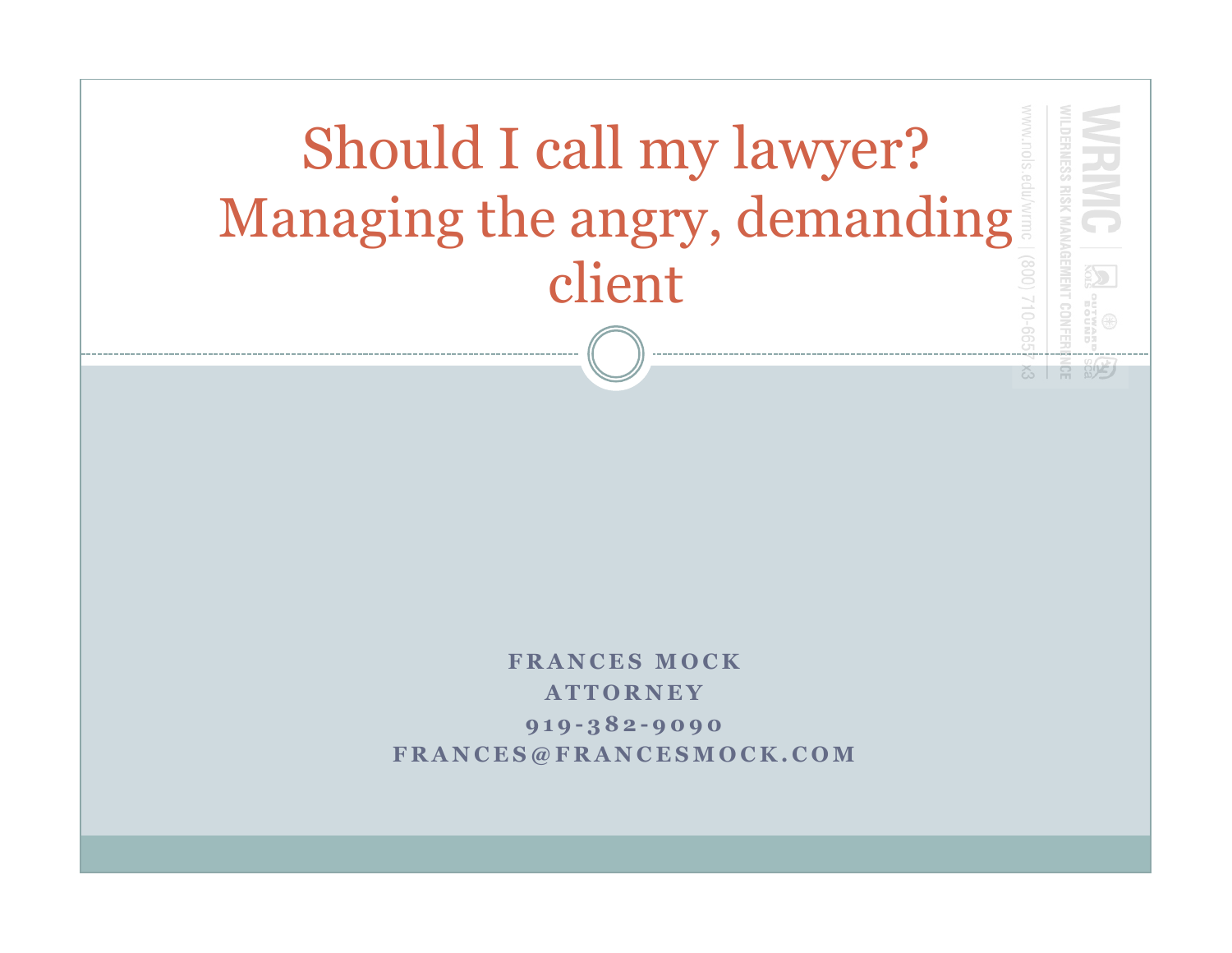#### Scenario One (student kicked off course)

• You run a wilderness program for minors. Your enrollment materials clearly state you have a zero policy for drug and alcohol use. Students who violate the policy will be expelled without a refund. On the course, two students report to the instructors that four other students have been smoking marijuana. The instructors question all the students. Two students (Student A and Student B) say they saw four other students (Student 1, 2, 3, and 4) smoking pot. Students 1, 2, and 3 all admit to smoking and say all four (Students 1, 2, 3, and 4) were smoking. However, Student 4 denies smoking. (In other words, 5 students all say Student 4 was smoking but Student 4 denies it.) Pursuant to your policy, you expel all four students (Student 1, 2, 3, and 4.) The mother of Student 4 is irate and holding on line one for you.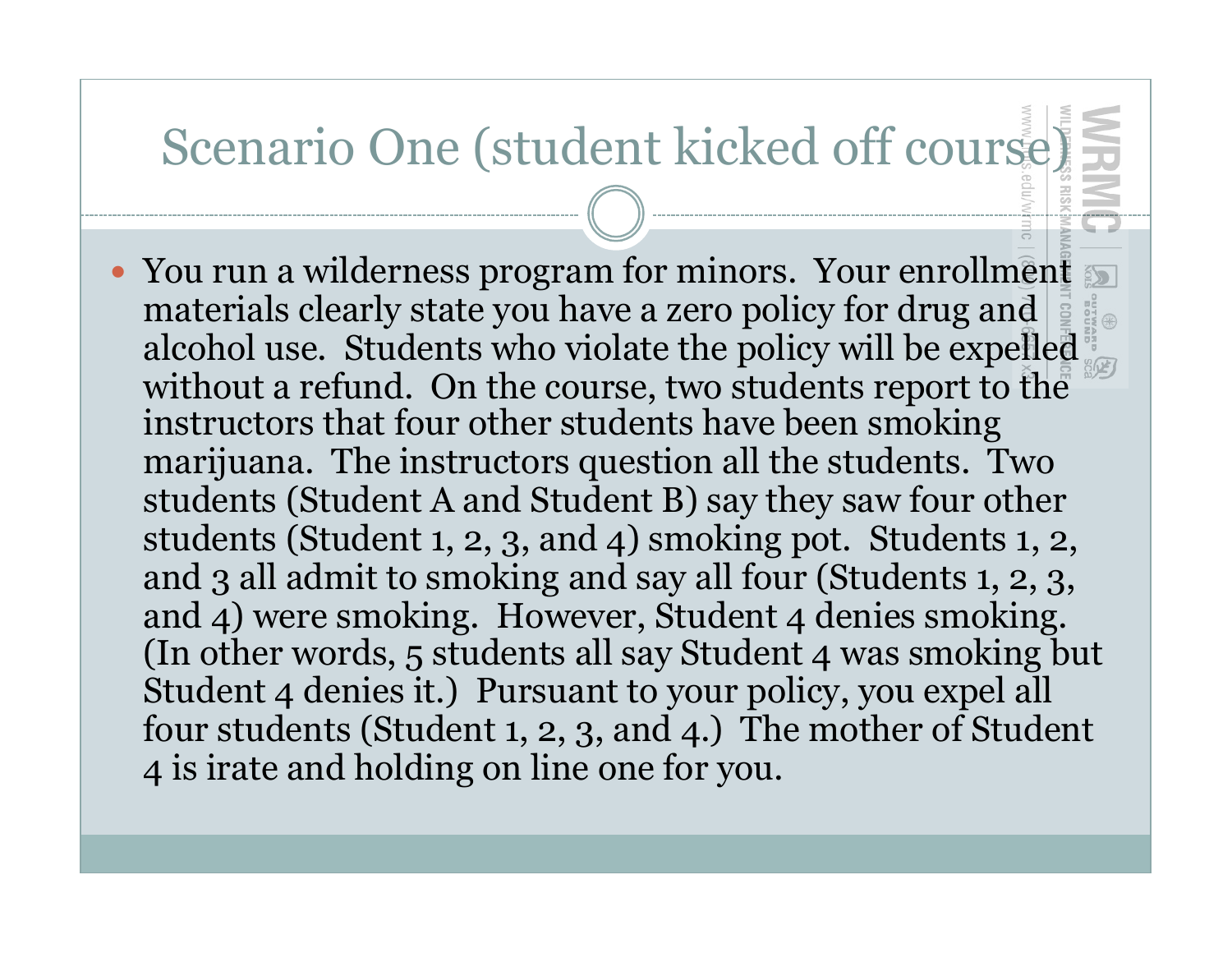### **Questions**

• The mother says her son is innocent and you can't prove he was smoking. She demands you reinstate him or give her a full refund. Can you kick the student off course if you can't "prove" he was smoking pot? (The instructors did not see the Student smoking pot and don't have any other evidence. The only evidence is the statements from the five students.)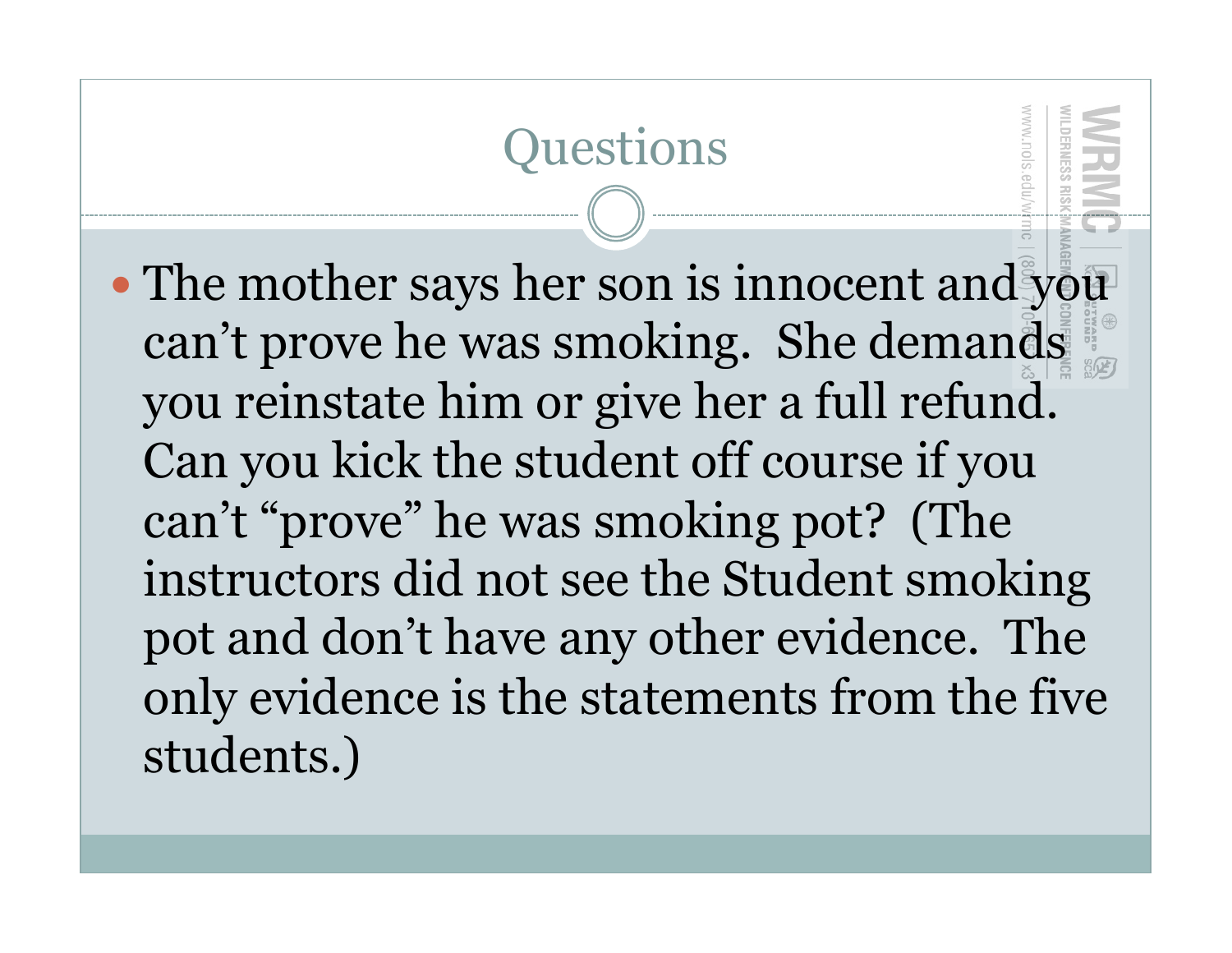**Questions** • You took written statements from all 6 students and you have an incident report. The mother is demanding copies all your internal documents. She wants to see your "proof." How will you respond? What, if anything, will you provide her in writing?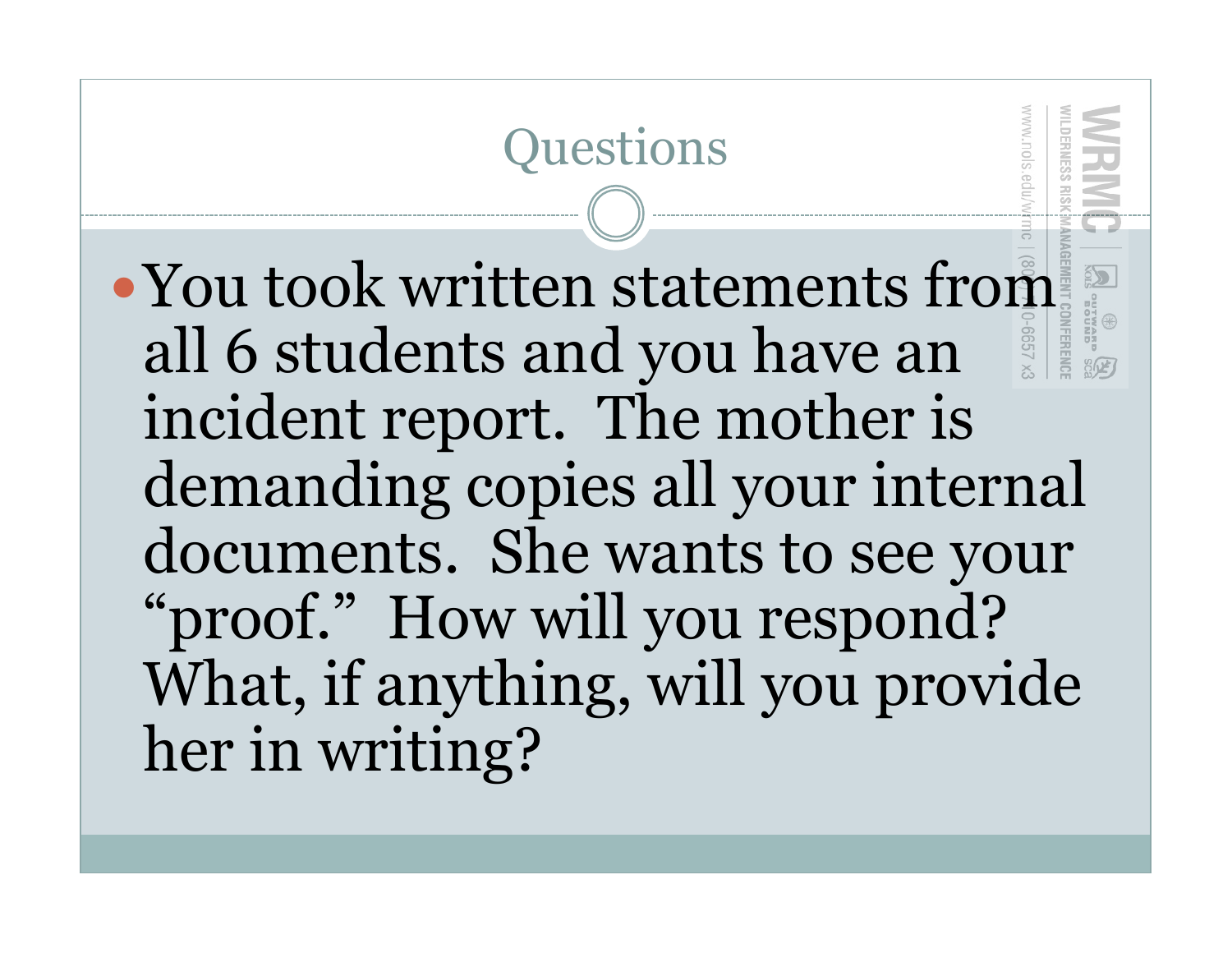

• Despite your calm and reasonable responses, she continues to be verbally abusive, threatening to sue you if you don't refund her money. What do you do?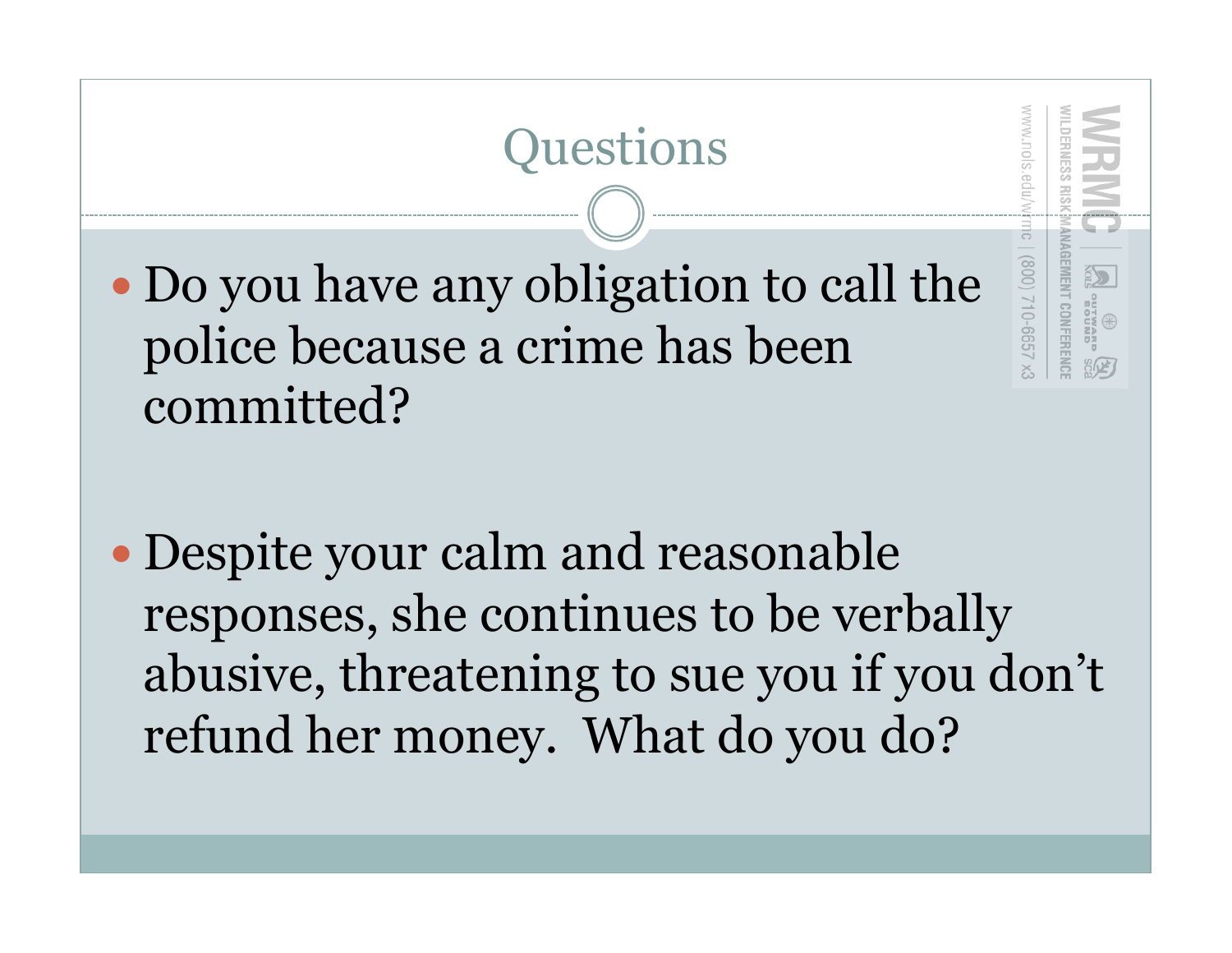## Scenario Two (Providing support to family

 You run extended wilderness programs for teens and young adults. On day 21 of a 28 day course, the students were on independent student travel. The students were descending a steep ridge that they should not have been descending because it was too steep. A 21 year old student fell and fractured her leg in two places. The student is in the hospital and will likely need surgery to repair the fracture and will likely have a lengthy (but full) recovery.

You are not sure what happened or why. The students were in an area where they should not have been and were not where the instructors expected them to be. They were not trained to navigate that class terrain. You are not sure whether you may have some responsibility for what happened. You are calling to notify the parents.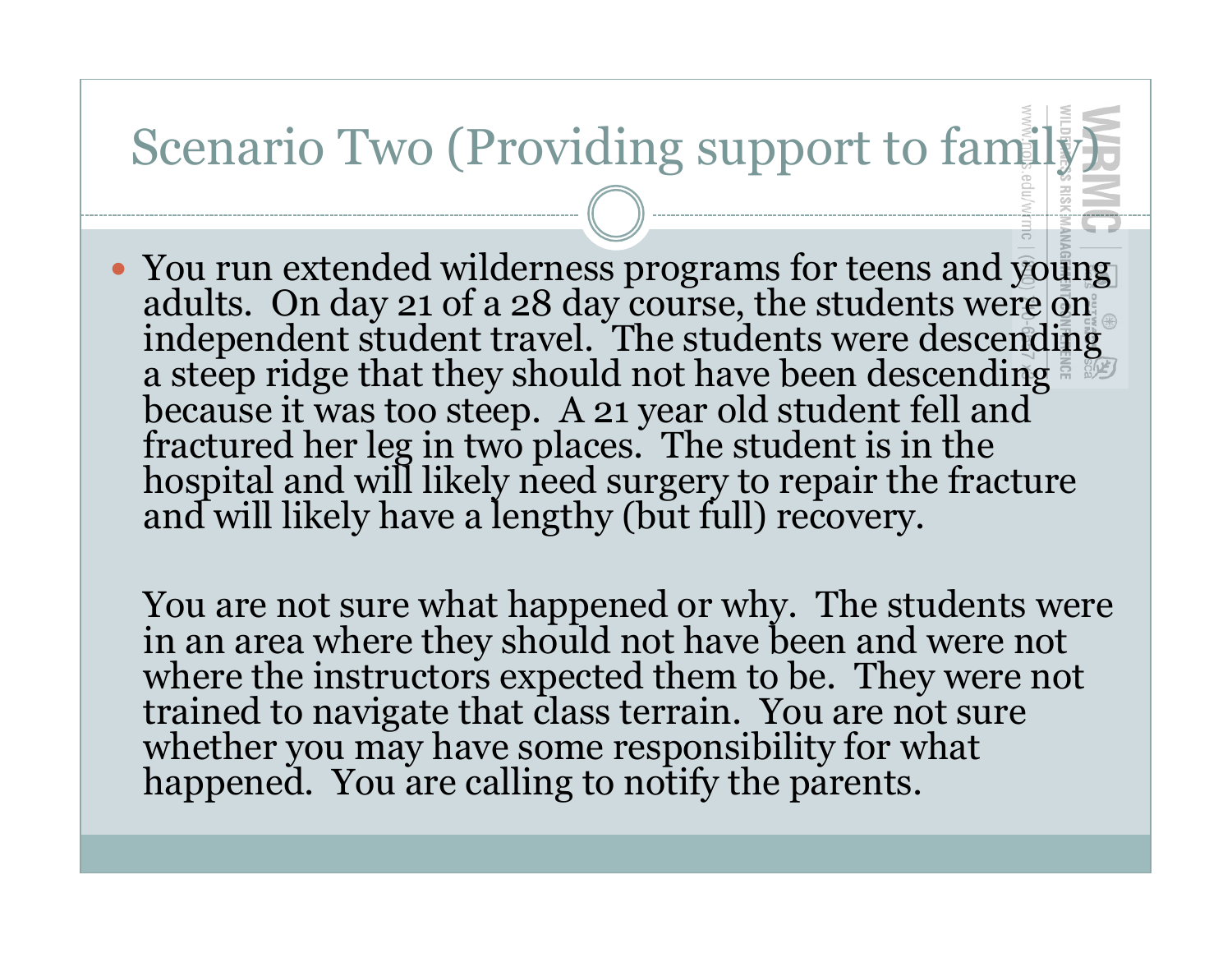# **Questions** • Should you offer to pay some or all of **CHANTUS** the parents' travel expenses or to facilitate (i.e. make but not pay for) arrangements for them? Should you worry that offering to pay some expenses will send the message that you think you have done something wrong?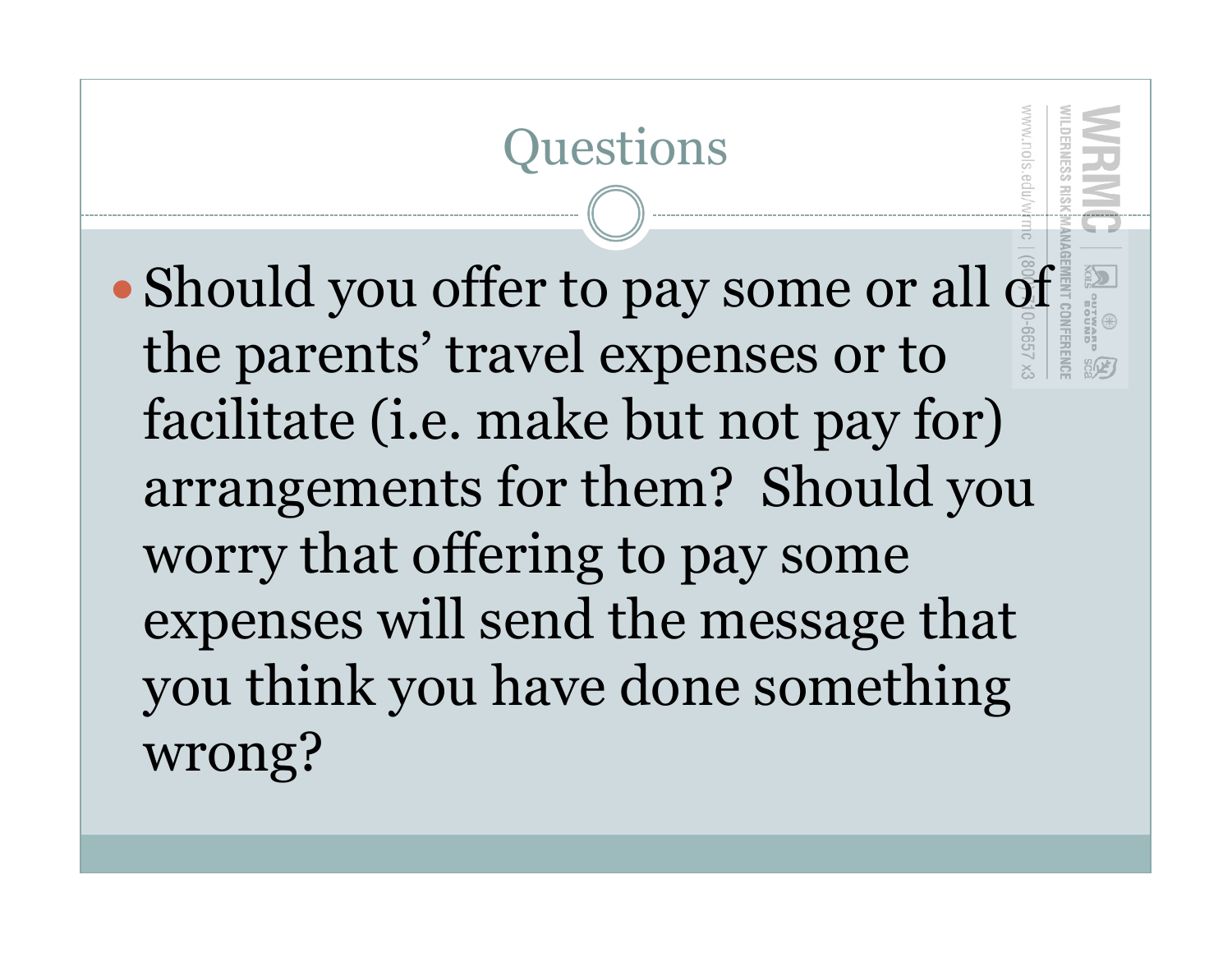# **Ouestions** • The mother (divorced) is a mess. She says she is coming and bringing a friend because she is so upset. She demands that you buy plane tickets for her and her friend, get them a rental car, and put them up in a nice hotel for as long as the student is in the hospital. (The father will also be coming.) How will you respond?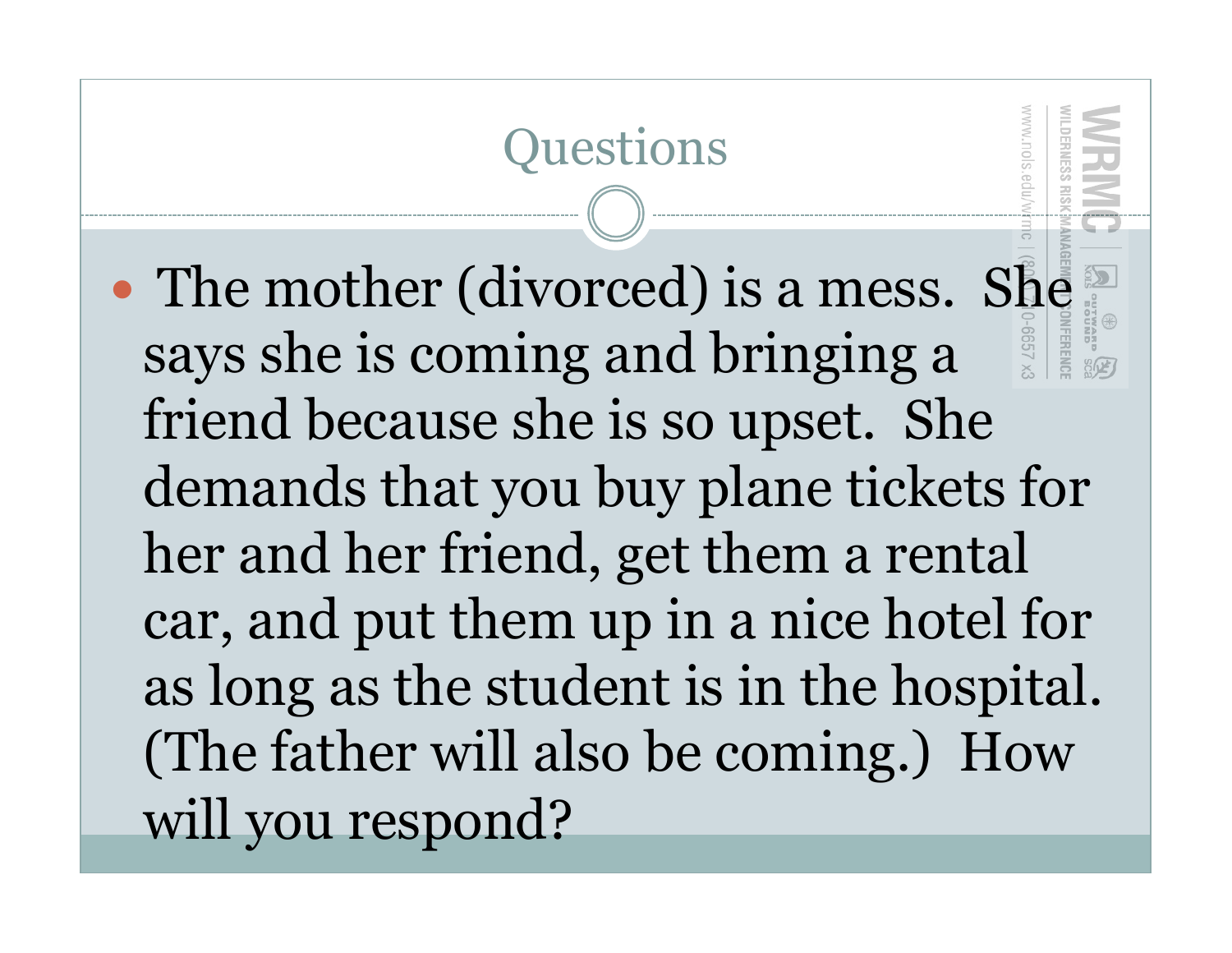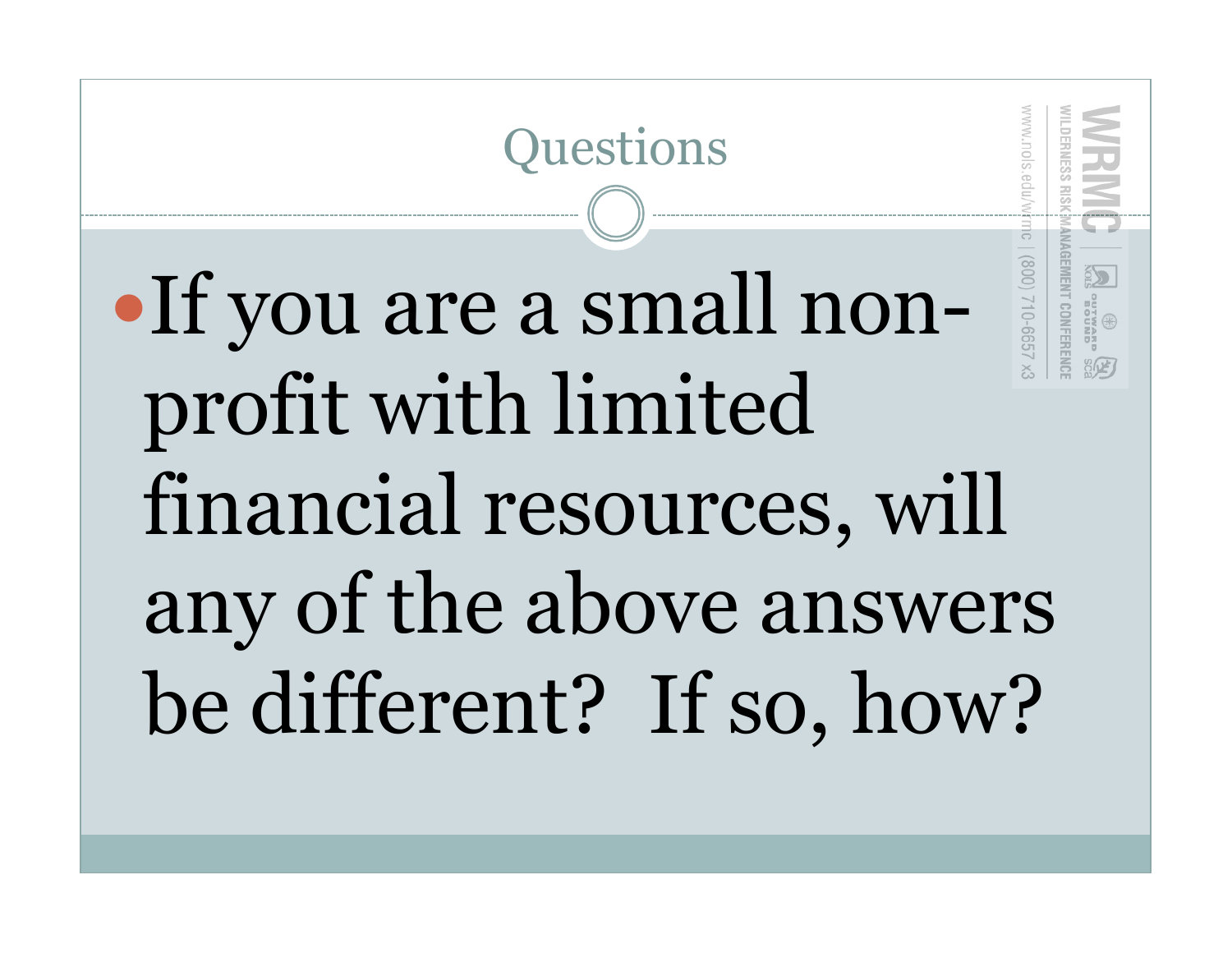#### Scenario Three (Letter from attorney)

- A student applied for admission to your 28 day winters backpacking and mountaineering course. (This is not a wilderness therapy program.) The medical form noted that the student was depressed after his parents' divorce, is in therapy, on psychotropic medications, and was suicidal several months ago. You spoke with the student, her parents, her therapist, and concluded she was not stable enough to take on this particular course. You denied her application but offered to reconsider her in 6 months.
	- The father is demanding that you let her come. He insists she is fine now. He hired an attorney who has sent you a letter saying you have violated her rights under the ADA (Americans with Disabilities Act). The attorney demands you admit her.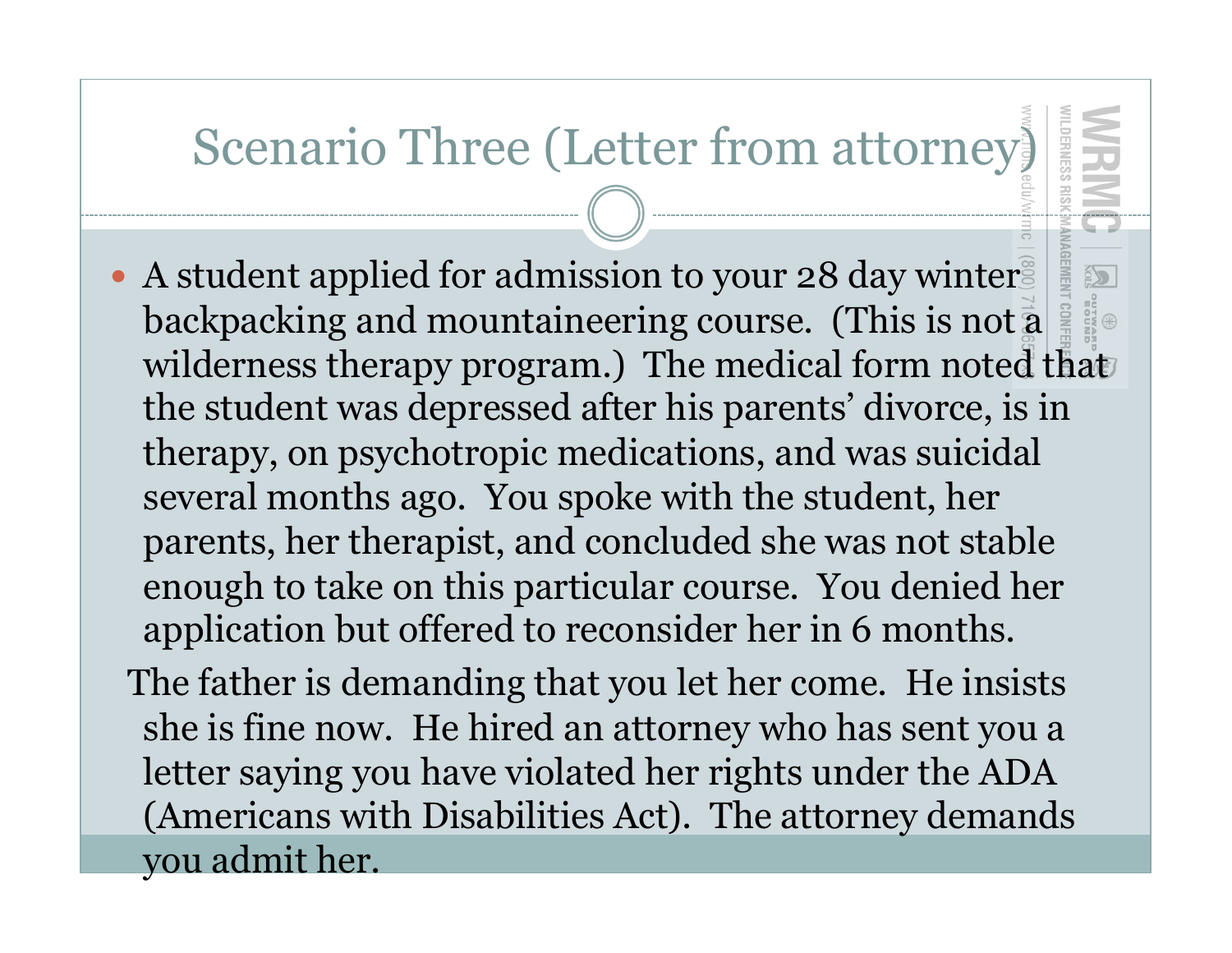

the attorney yourself or do you need to call an attorney?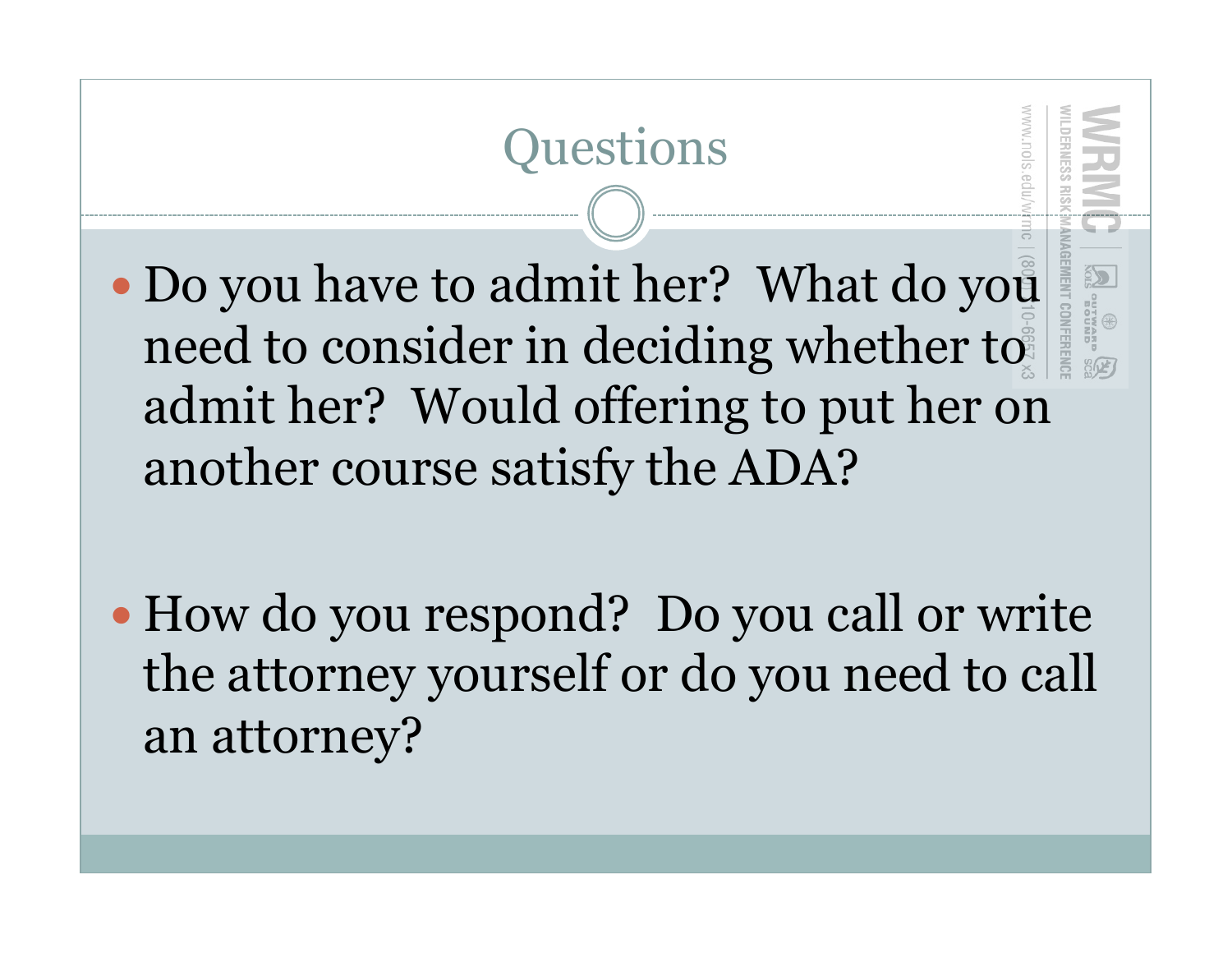### Scenario Four

- Someone in your office just handed you an envelope with the attached documents, saying someone just dropped them off. Read the two attached documents and then answer the questions below.
- The documents are a Summons and a Complaint.]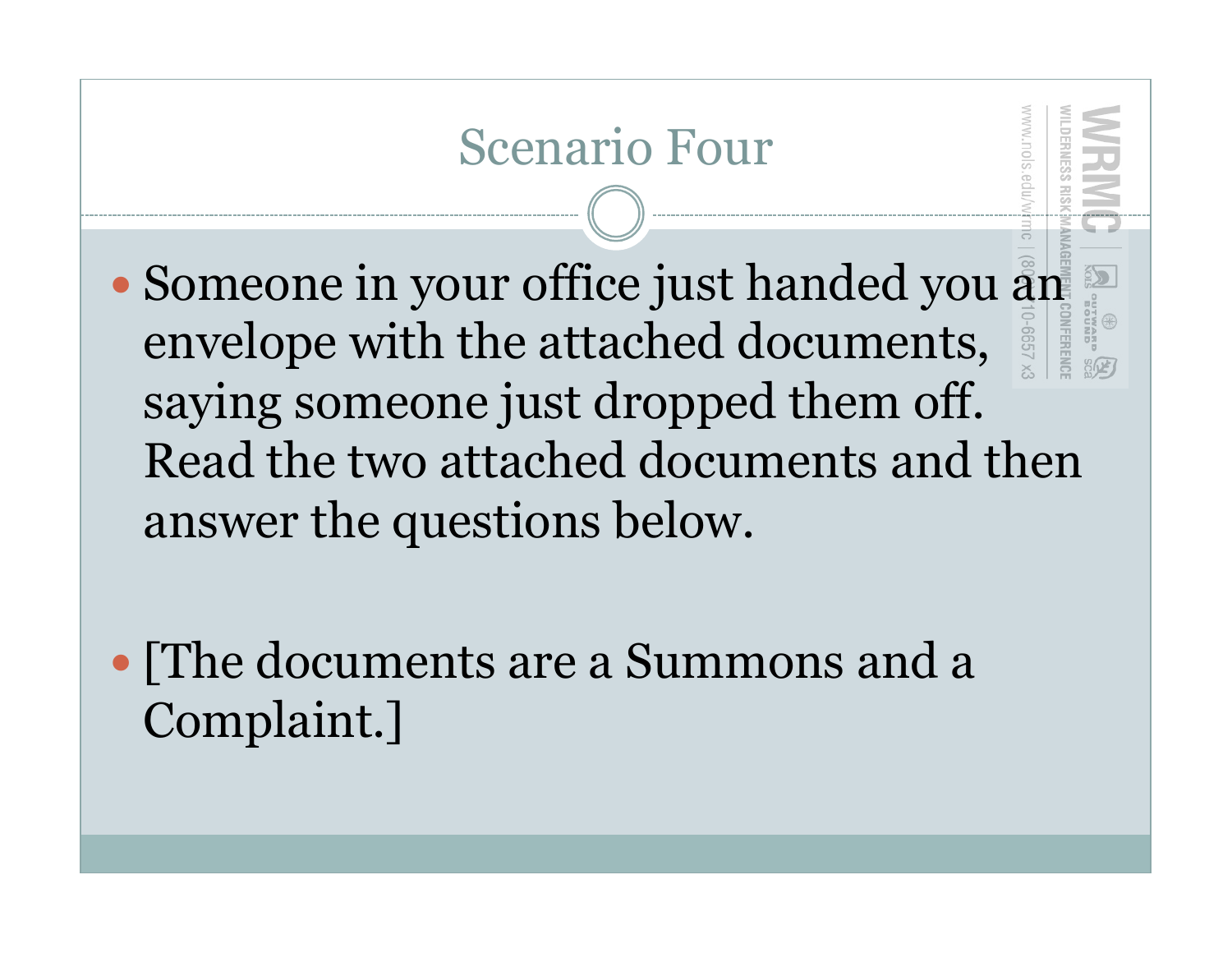### **CIVIL SUMMONS**

#### A Civil Action Has Been Commenced Against **You!**

- You are notified to appear and answer the complaint of the plaintiff as follows:
- 1. Serve a copy of your written answer to the complaint upon the plaintiff or plaintiff's attorney within thirty (30) days after you have been served. You may serve your answer by delivering a copy to the plaintiff or by mailing it to the plaintiff's last known address…
- If you fail to answer the complaint, the plaintiff will apply to the Court for the relief demanded in the complaint.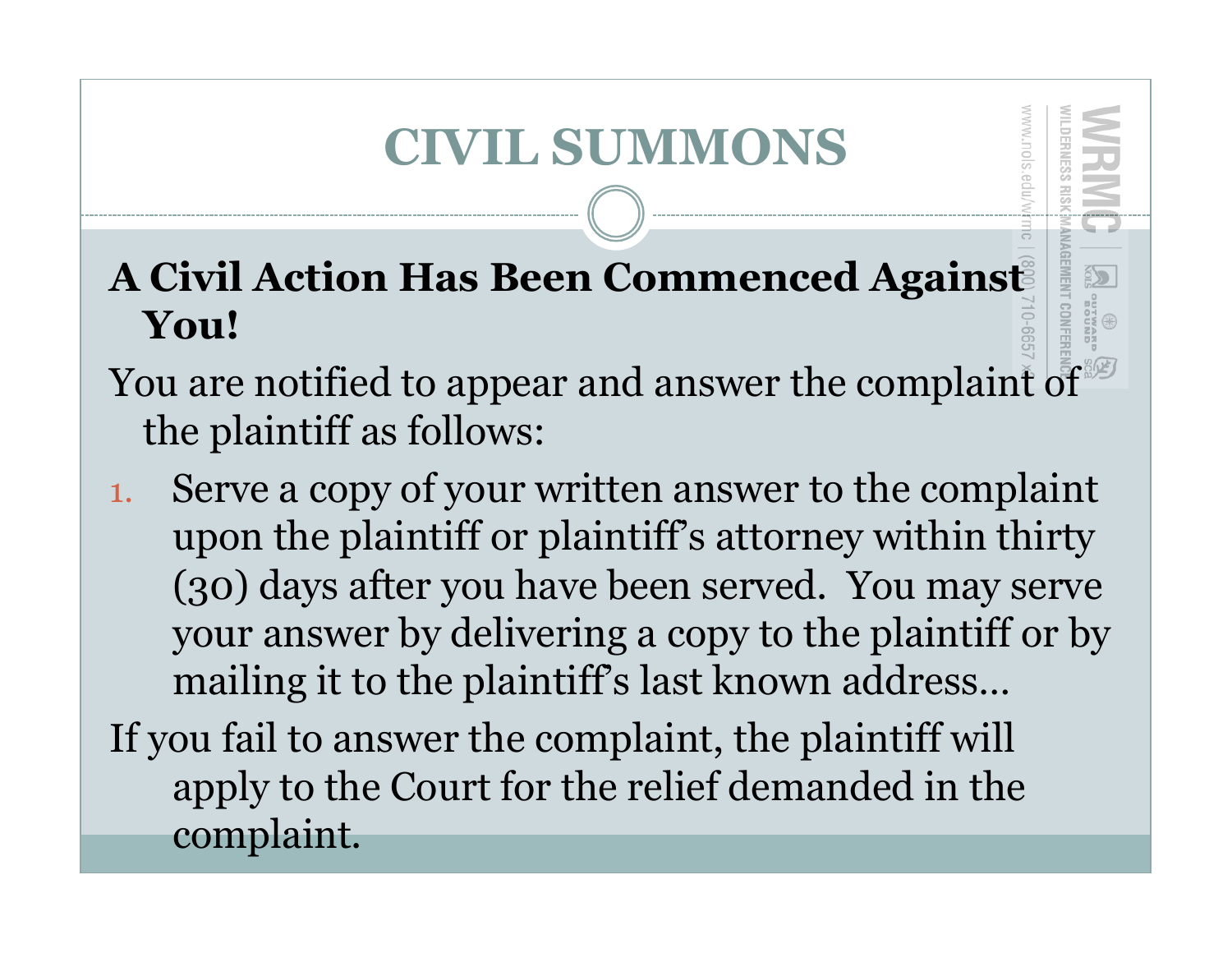

- Who should you notify to tell you have received these materials? Do you need to call an attorney or can you send the attorney your "answer" yourself?
- The Complaint says they are only seeking to recover a sum in excess of \$10,000. Does that mean they only want \$10,000 from you?